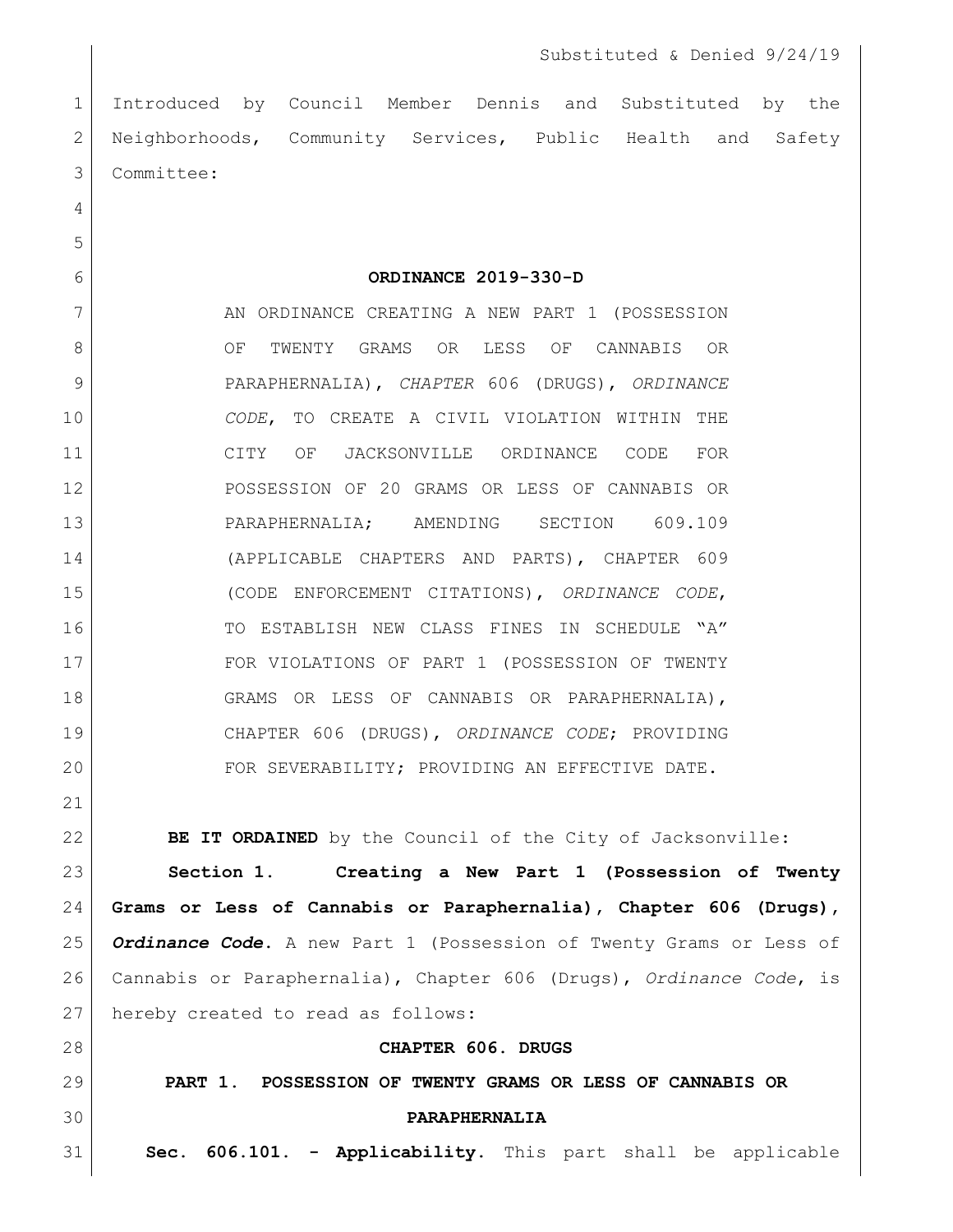within the City of Jacksonville. Nothing herein provided is 2 intended to create a civil citation for the legal possession of cannabis (marijuana) for the medical use as defined and permitted by Section 29 of the Florida Constitution or as otherwise permitted by Florida law.

## **Sec. 606.102. - Definitions.**

7 As used in this part, unless some other meaning is plainly intended:

 *Cannabis* means all parts of any plant of the genus *Cannabis,* 10 whether growing or not; the seeds thereof; the resin extracted from 11 any part of the plant; and every compound, manufacture, salt, derivative, mixture, or preparation of the plant or its seeds or resin. This term does not include: "low-THC cannabis," as defined in Section 381.986, *Florida Statutes*, if manufactured, possessed, sold, purchased, delivered, distributed, or dispensed, in conformance with Section 381.986, *Florida Statutes*; "hemp" as defined in Section 581.217, Florida Statutes, or "industrial hemp" as defined in Section 1004.4473, *Florida Statutes*.

 *Law Enforcement Officer* means a member of the Jacksonville 20 Sheriff's Office (JSO).

 *Paraphernalia* means any object used, intended for use, or designed for use, in ingesting, inhaling, smoking, or otherwise 23 introducing cannabis into the human body.

## **Sec.606.103. – Violations.**

- (a) Any person, 18 years old or older, who possesses 20 grams or less of cannabis as defined herein except as otherwise authorized by law commits a violation of this Part.
- (b) Any person, 18 years old or older, who possesses paraphernalia as defined herein except as otherwise authorized by law commits a violation of this Part.
- (c) For purposes of this section, a person charged with

 $-2 -$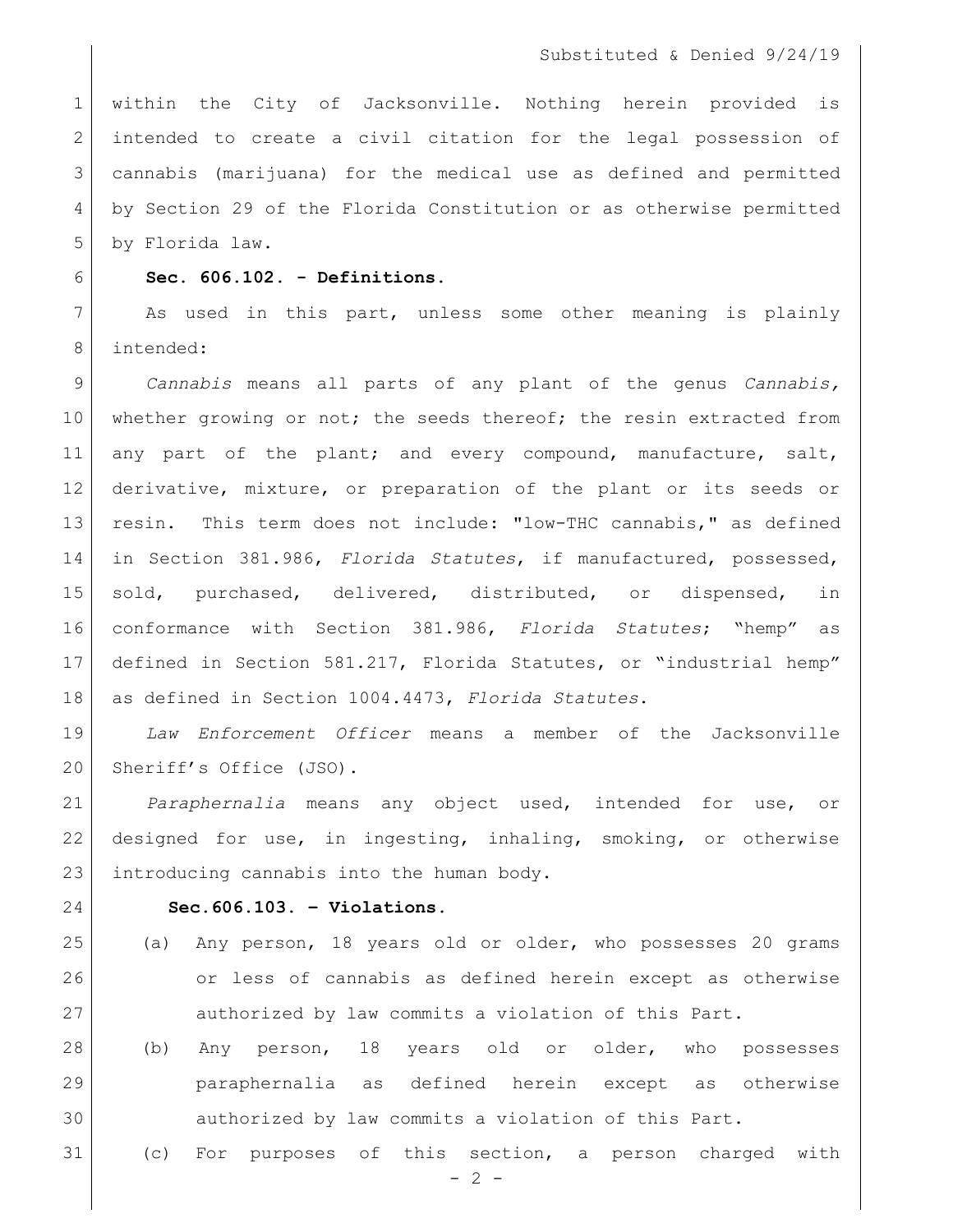**possession** of cannabis under subsection (a) may not be charged with possession of paraphernalia under subsection 3 (b) arising out of the same incident.

## **Sec. 606.104. – Enforcement and Penalties.**

- 5 (a) This Part is authorized by Chapter 162, Florida Statutes, 6 6 and, other than as stated herein, is subject to the 7 requirements of Chapter 609, Ordinance Code.
- (b) Any law enforcement officer within the City of Jacksonville shall have the discretion to issue a civil citation for a violation of this Part, in lieu of arrest for misdemeanor marijuana possession, if the law enforcement officer has reasonable cause to believe that the person violated this Part.
- (c) Civil citations shall be issued utilizing the process established in Chapter 609, Ordinance Code. A person who is issued a civil citation pursuant to this Part shall be 17 assessed a civil penalty as follows:
	-
- (i) First violation- Class A Offense
- (ii) Second violation- Class B Offense
- (iii)Third violation- Class C Offense
- (d) Violation of this Part is deemed to be an irreparable or irreversible violation.
- (e) No citation shall be issued for a violation of this Part if the recipient, in connection with a previous citation issued under this Part, has failed to pay the required penalty or challenge the previously issued citation in county court pursuant to Chapter 609, *Ordinance Code*.
- (g) No person may receive more than three civil citations 29 pursuant to this Part.
- **Sec. 606.105. – Fine Revenue.**

Upon receipt of revenue from the payment of the civil fines

- 3 -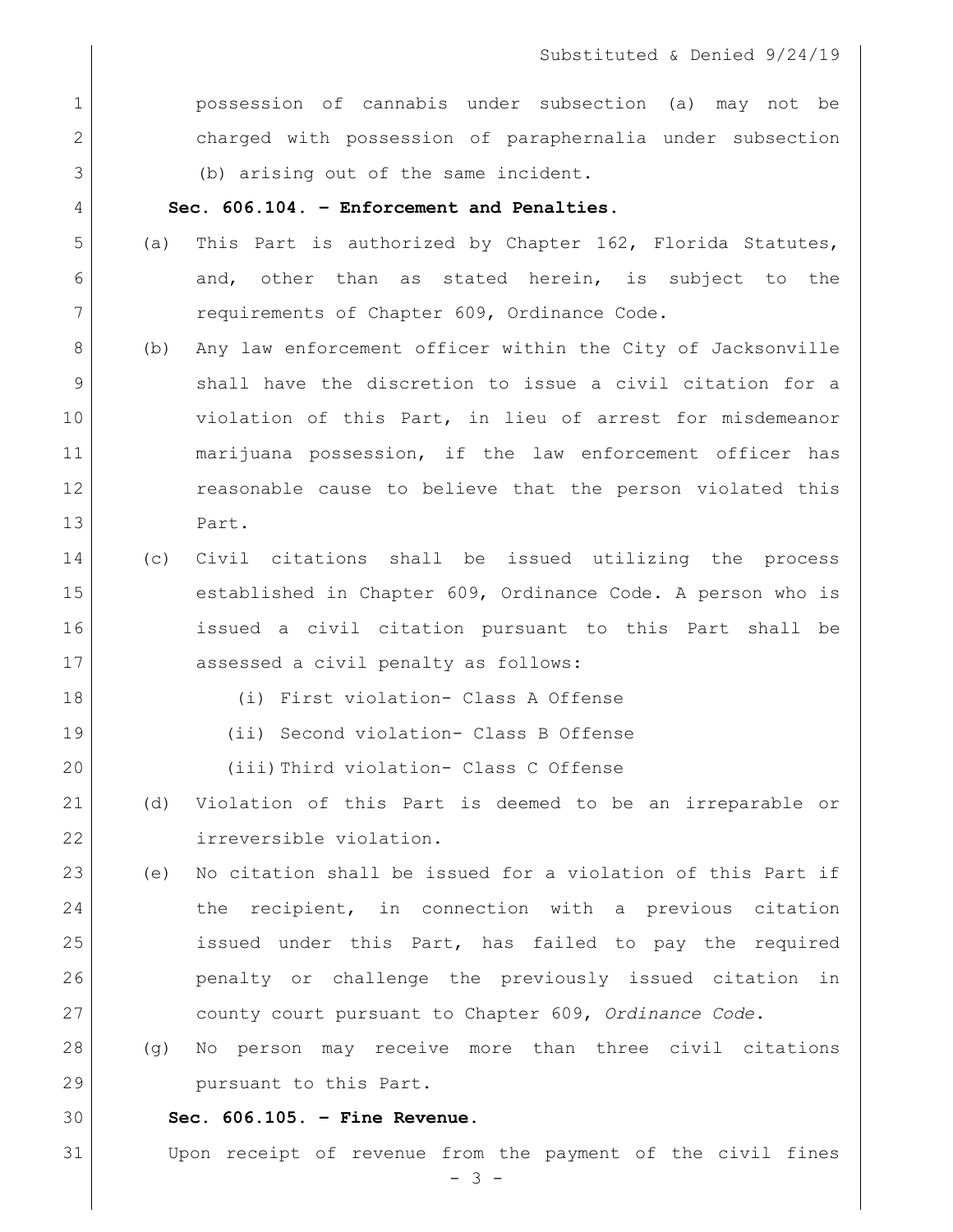herein imposed, the proceeds from the civil fines shall be deposited into the Duval County Alcohol and Other Drug Abuse Trust Fund as described in Section 111.230, *Ordinance Code*, to be used to support and enhance substance abuse services for Duval County 5 residents.

 **Section 2. Amending Section 609.109 (Applicable Chapters and Parts),** *Ordinance Code*. Section 609.109 (Applicable Chapters and Parts), Chapter 609 (Code Enforcement Citations), *Ordinance Code*, is hereby amended to read as follows:

**CHAPTER 609. CODE ENFORCEMENT CITATIONS.**

## **\* \* \***

**Sec. 609.109**. **Applicable Chapters and Parts**.

 The following provisions of the Ordinance Code are subject to enforcement by citation. Where a Chapter or a Part of a Chapter of the Code is referenced, then all Sections within that Chapter or 16 | Part are subject to enforcement by citation.

| 17 |             | SCHEDULE "A"            |                 |
|----|-------------|-------------------------|-----------------|
| 18 | CODE        | DESCRIPTION             | $CLASS**$       |
| 19 | PROVISION*  |                         |                 |
| 20 |             | $\star$ $\star$ $\star$ |                 |
| 21 | Chapter 606 | Drugs                   | $A$ , $B$ & $C$ |

**\* \* \***

 **Section 3. Severability.** The provisions of this Ordinance, including sections and subsections within the Ordinance, are intended to be severable and if any provision is declared invalid or unenforceable by a court of competent jurisdiction, such provision shall be severed and the remainder shall continue in full force and effect the Ordinance being deemed amended to the least degree legally permissible.

**Section 4. Effective Date.** This ordinance shall become

- 4 -